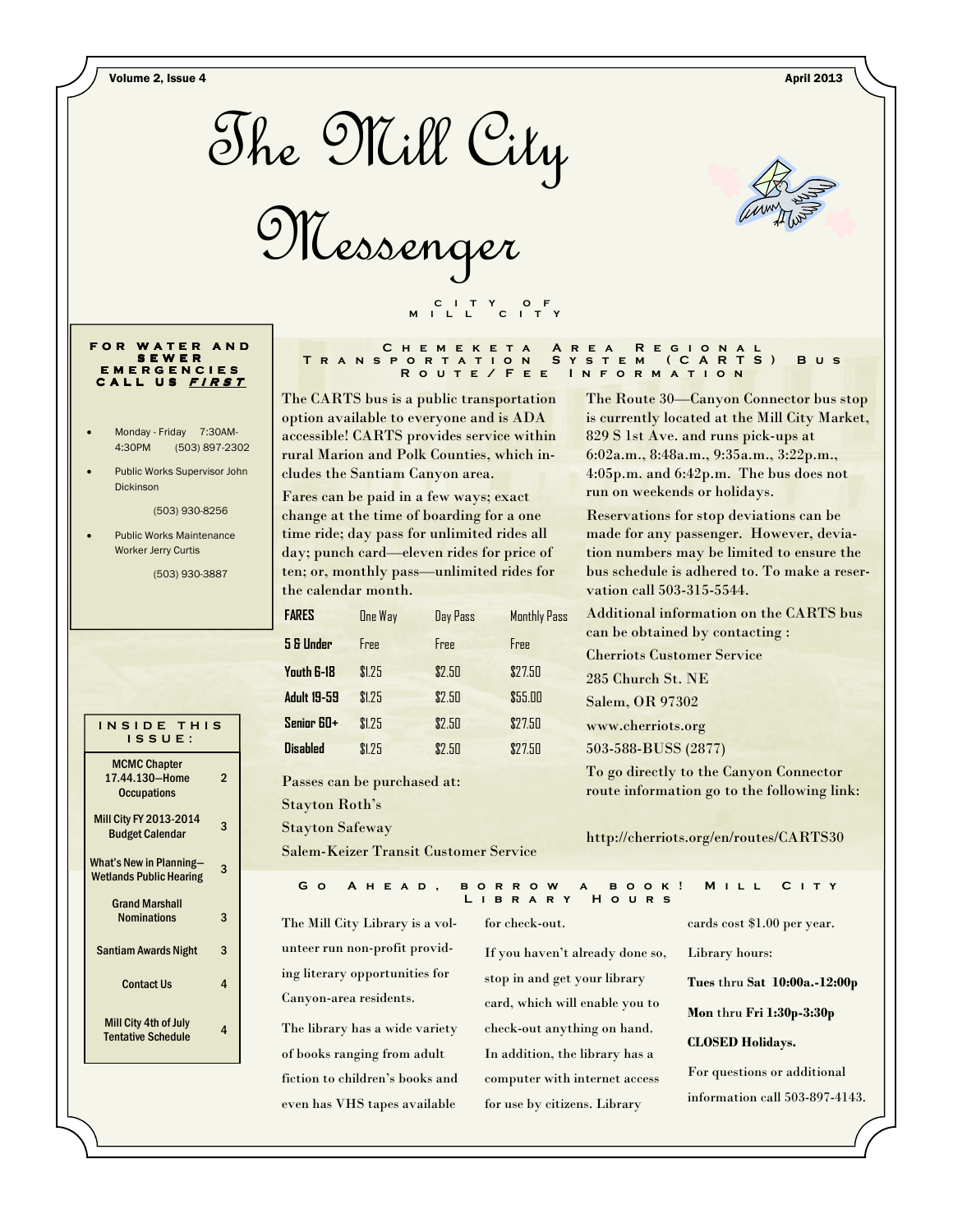## M I L L C I T Y M U N I C I P A L C O D E<br>R 17.44.130 - H O M E O C C U P A T I O N S C H A P T E R 1 7 . 4 4 . 1 3 0 - H O M E

Chapter 17.44.130 of the Mill City Municipal Code states:

#### 17.44.130-Home occupation review.

"A. Circumstances Under Which Home Occupation is Permitted Outright. A home occupation which meets the following standards shall be permitted outright and is not subject to the review by the zoning official.

- 1. The home occupation shall be fully contained and conducted within a completely enclosed building and shall have no impact on the sue or enjoyment of surrounding or nearby properties. There shall be no exterior storage of materials related to the home occupation on the property;
- 2. The home occupation shall not result in the need for additional on-street or offstreet parking to accommodate the use beyond the requirement for residential use on the property, except for parking on an occasional need;
- 3. There shall be no structural accommodation to handle the home occupation;
- 4. There shall be no employees except for residents of the dwelling where the home occupation is situated;
- 5. There shall be no exterior visual evidence of the home occupation except for a sign attached to the building which complies with the sign requirements of subsection (B)(3)(i) of this section;
- 6. The home occupation shall be limited to either a pre-existing garage or accessory structure, or to not more than twentyfive(25) percent of the floor area of the main floor of the dwelling. If located within an accessory structure or garage, the home occupation shall not utilize over five hundred (500) square feet of the floor area;
- 7. There shall be no noise level related to the home occupation which extends beyond the exterior boundaries of the property where the home occupation is located;
- 8. No materials or mechanical equipment shall be used which are detrimental to the residential use of the dwelling or any adjacent or nearby dwellings because of vibration, noise, dust, smoke, odor, interference with radio or television reception, or other factors.
- B. Special Home Occupation Review Procedure. If a home occupation does not meet the standards specified in subsection A of this section, either at the time it is to be established, or upon subsequent

investigation of the operation of an existing home occupation, the zoning official shall review and take action on the home occupation under the special home occupation review procedures as outlined in this subsection.

- 1. Application. An application for a special home occupation review shall be submitted to the zoning official in accordance with provisions of Section 17.64.060 of this title. A filing fee in accordance with the provisions of Section 17.64.070 of this title shall be submitted with the application;
- 2. Hearing and Action on Special Home Occupation Review. Before the zoning official may act on an application for a special home occupation review, notice of the zoning official's pending action shall be mailed to owners of abutting property in accordance with the provisions of Section 17.64.080 of this title;
- 3. Standards for Review of a Special Home Occupation Review. The decision to approve or deny a special home occupation review shall be based on the following standards:
- a. The home occupation shall be secondary to the main use of the dwelling as a residence;
- b. All aspects of the home occupation shall be fully contained and conducted within a completely enclosed building. Materials associated with the home occupation shall not be stored outside of an enclosed building;
- c. The home occupation shall be limited to either a pre-existing garage or accessory structure, or not over one-third of the floor area of the main floor of a dwelling. If located within an accessory structure or garage, the home occupation shall not utilize over seven hundred fifty (750) square feet of floor area;
- d. Any structural alteration to accommodate the home occupation shall not detract form the outward appearance of the property as a residential use;
- e. No person other than members of the immediate family residing within the dwelling where the home occupation is situated an done additional employee shall be engaged in the home occupation;
- f. No window display and no sample commodities displayed outside the dwelling shall be allowed;
- g. No materials or mechanical equipment shall be used which are detrimental to the

residential use of the dwelling or any adjacent or nearby dwellings because of vibration, noise, dust, smoke, odor, interference with radio or television reception, or other factors;

- h. No parking of customer vehicles in a manner or frequency so as to cause disturbance of inconvenience to nearby residents or so as to necessitate the provisions of additional off-street parking shall be allowed. A maximum of two vehicles in addition to vehicles belonging to the residents shall be permitted at one time;
- i. Signs for advertising the home occupation shall be prohibited. Signs to identify the home occupation shall be limited to one non-illuminated sign, attached to the exterior of the building, which identifies only the name and type of business or profession. Signs shall be no more than three square fee in size;
- 4. Conditions of Approval for a Special Home Occupation. In approving a special home occupation review request, the zoning official may impose in addition to those standards and requirements expressly specified by this title, additional conditions which the zoning official considers necessary to protect the adjacent properties and the surrounding neighborhood. These conditions may include, but are not limited to, the following:
- a. Controlling the location and number of vehicle access points and the location and number of off-street parking spaces;
- b. Requiring fencing, screening, or other facilities to protect adjacent or nearby property;
- c. Limiting the manner in which the use is conducted including restricting the hours of operation and imposing restraints to minimize environmental effects such as noise, vibration, air pollution, glare, and odor;
- d. Setting a time limit for subsequent review of the home occupation;
- e. Other conditions necessary to protect the adjacent properties and the surrounding area;
- 5. Notice of the Zoning Official Decision. After the zoning official has made a decision, notice of that decision and any conditions of approval shall be forwarded to the applicant and to all parties receiving notice of the pending special home occupation review decision."

For time limits on approval go to Title 17 of the Searchable City Code at:

www.ci.mill-city.or.us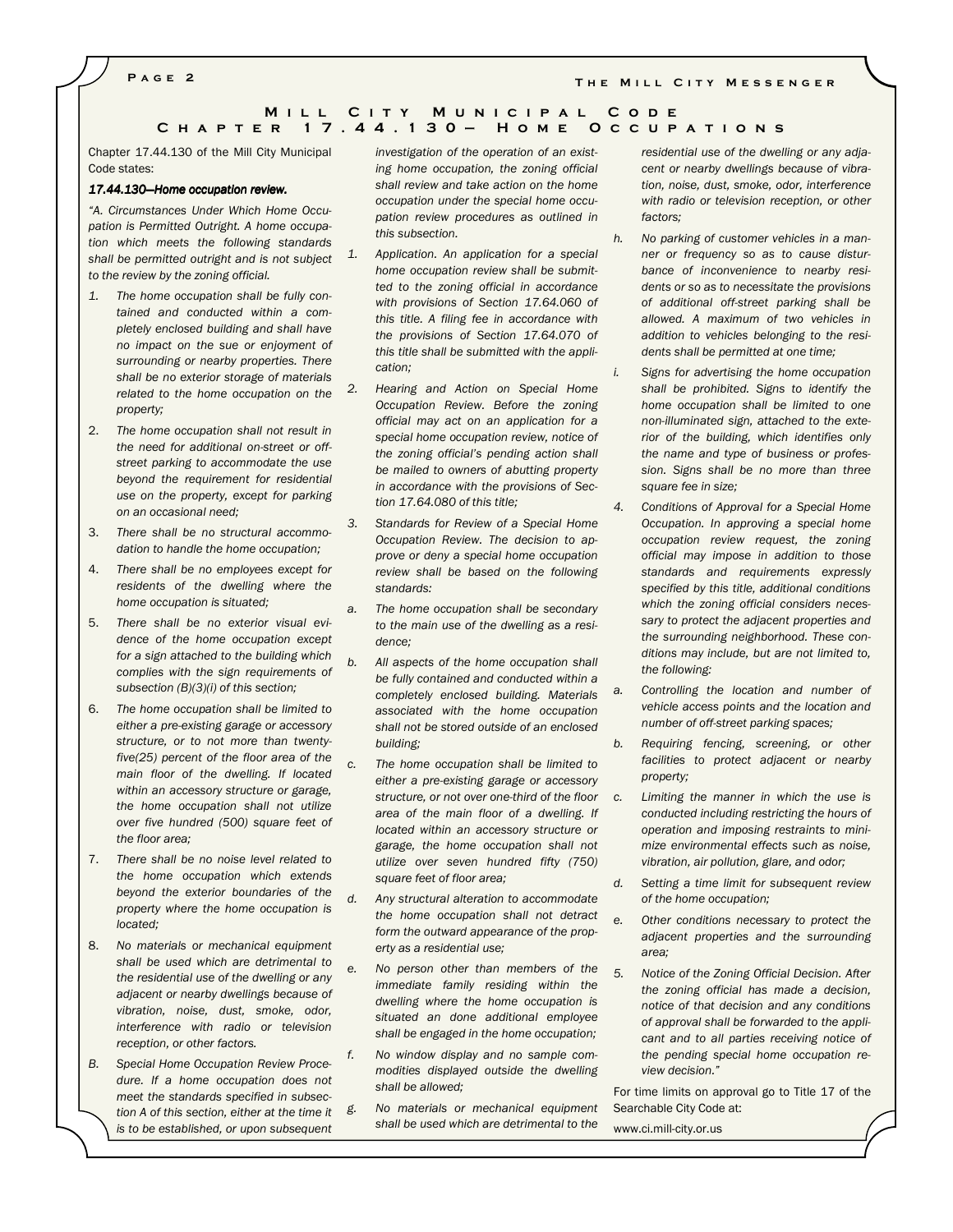# **M i l l C i t y F Y 2 0 1 3 - 2 0 1 4 B u d g e t C a l e n d a r**

The 2013-2014 Fiscal Year (FY) Budget process is set to begin. At their February 12, 2013 meeting the City Council approved the 2013-2014 FY Budget Calendar. Budget meetings will be held at City Hall, 444



The Mill City Planning Commission and City Council held a joint public hearing as part of the regularly scheduled City Council meeting on Tuesday, March 26, 2013 to revi-ew the following land use proposals:

A. Comprehensive Plan Policy Amendment (UGB): The Planning Commission recommends the City add natural resource policies relating to wetlands. The new plan policies will refer to the S 1st Ave. All meetings begin at 7:00p.m. and will be held on the following dates:

Wednesday, March 27, 2013—Distribution of budget and budget message

Tuesday, April 2, 2013—Non personal services funds; State Revenue Sharing hearing

Wednesday, April 10, 2013—All other funds; personal services

Wednesday, April 17, 2013 (if needed)

Tuesday, June 11, 2013—Council public hearing; State Revenue Sharing and Budget Document.

## **W h a t ' s N e w i n P l a n n i n g**  W E T L A N D S P U B L I C H E A R I N G

Mill City Local Wetlands Inventory approved by After the close of the public hearing the City the Oregon Division of State Lands and recom-Council will make a decision to approve, deny or mend the city adopt zoning code amendments modify the proposals. Mayor Kirsch closed to comply with Oregon Administrative rules re-the public hearing to oral testimony, holding the garding wetlands.

B. Mill City Municipal Code Amendments (Zoning): The Planning Commission has recommended the City adopt wetland regulations as part of the Chapter 17 – Zoning. The proposed wetlands regulations will only apply to wetlands located inside the city limits.

record open for written testimony until Friday, April 11, 2013 at 4:30p.m.

If you have questions related to these proposals, call City Hall at (503)897-2302.

# **G r a n d M a r s h a l l N o m i n a t i o n s S o u g h t**

The Mill City 4th of July Committee is seeking nominations for the 2013 Mill City 4th of July Celebration Grand Marshall.

Past honorees have included community leaders, volunteers and historians.

Nominee name and contact information can be provided via:

# MAIL:

City of Mill City Attn: 4th of July Committee PO Box 256 Mill City, OR 97360

#### EMAIL:

millcity@ci.mill-city.or.us

#### IN PERSON:

City Hall

503-897-2302

2013.



2012 Grand Marshall Margaret (Peggy) Nickich and Granddaughter Lindsay Nicholson (Photo courtesy of Lindsay Nicholson)

# **A n n u a l S a n t i a m C a n y o n A w a r d s N i g h t S e t**

The Annual Santiam Canyon Awards Night has been set for Wednesday, April 24, 2013 at 6:00p.m.

The schedule will remain the same as last year with local talent performing prior to the awards ceremony.

Make sure to come support those being recognized at this wonderful event.

Look for an upcoming article on the recipient of the 2013 City of Mill City Marion White Volunteerism Award, which will be presented during the Awards Night.



make it to City Hall between 9AM and 4PM? We may be able to help! Give us a call at (503) 897-2302. to schedule a special payment drop-off or assistance with other City business.

444 S 1st Avenue Mill City, OR

### PHONE:

Nominations will be accepted through April 30,